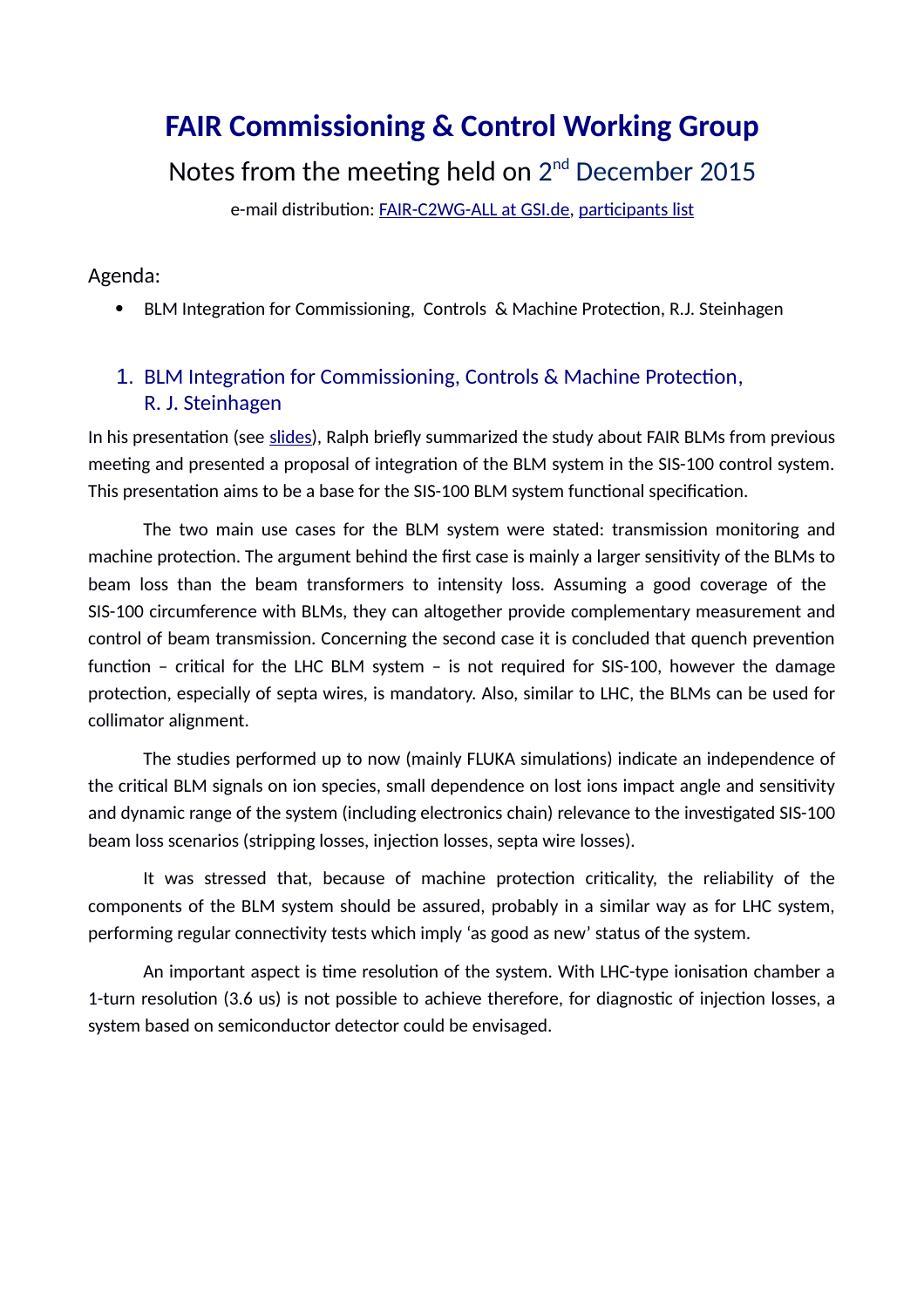# *Discussion:*

# **Calibration/connectivity test**

**R. Bär:** Is it enforced by the system or is it just an organizational procedure? (slide 8)

**R. Steinhagen:** It's procedural but the 'sequence service'(?) enforces that you always do this before injecting a beam. So it's enforced once a day.

**M. Sapinski:** It doesn't stop the system. It checks when the last check had been performed.

(clarification: in LHC connectivity check requires no beam in the machine – no losses)

**R. Steinhagen:** We could force a software protection procedure. BLMs haven't been checked for three days --> do calibration test now. Not really complicated, documentation exists. Modulate the high voltage and look at the response. First choose how to modulate it and then monitor the response of all BLMs.

### **Data reduction for threshold tables (slide 14)**

**R. Bär:** It's rather simple to fit. Defining a reduced table

- **R. Steinhagen:** Is 330kb too much?
- **M. Thieme:** 330kb is not that much. We have 1 GB

**C. Omet:** it's for just one channel (one BLM)!

**R. Steinhagen:** What would you prefer? Handle the full data or reduced data? If you prefer reduced data we'll think about it.

**R. Bär:** You have to consider 15 channels.

#### **Physics for threshold**

**M. Sapinski:** Quench tests with collimation never been done before. Would be great to confirm that thresholds don't depend whether it's ions or protons.

(recent development: two successful ion quench test have been performed at LHC in December, results should be useful for SIS-100.)

#### **Machine aperture (slide 21)**

**4. :** Is this for normal operation?

**R. Steinhagen:** Test pilot beam.

# **Management of critical settings / specification**

**M. Sapinski:**The problem with the system on LHC was when not masking a channel and it reaches maximum, it dumps. You cannot set the threshold to maximum and then it never dumps. So we need to check if you need to have some kind of sunglasses for injection or extraction. At LHC they had to develop an additional system to mask BLMs at injection (as problem wasn't considered during design).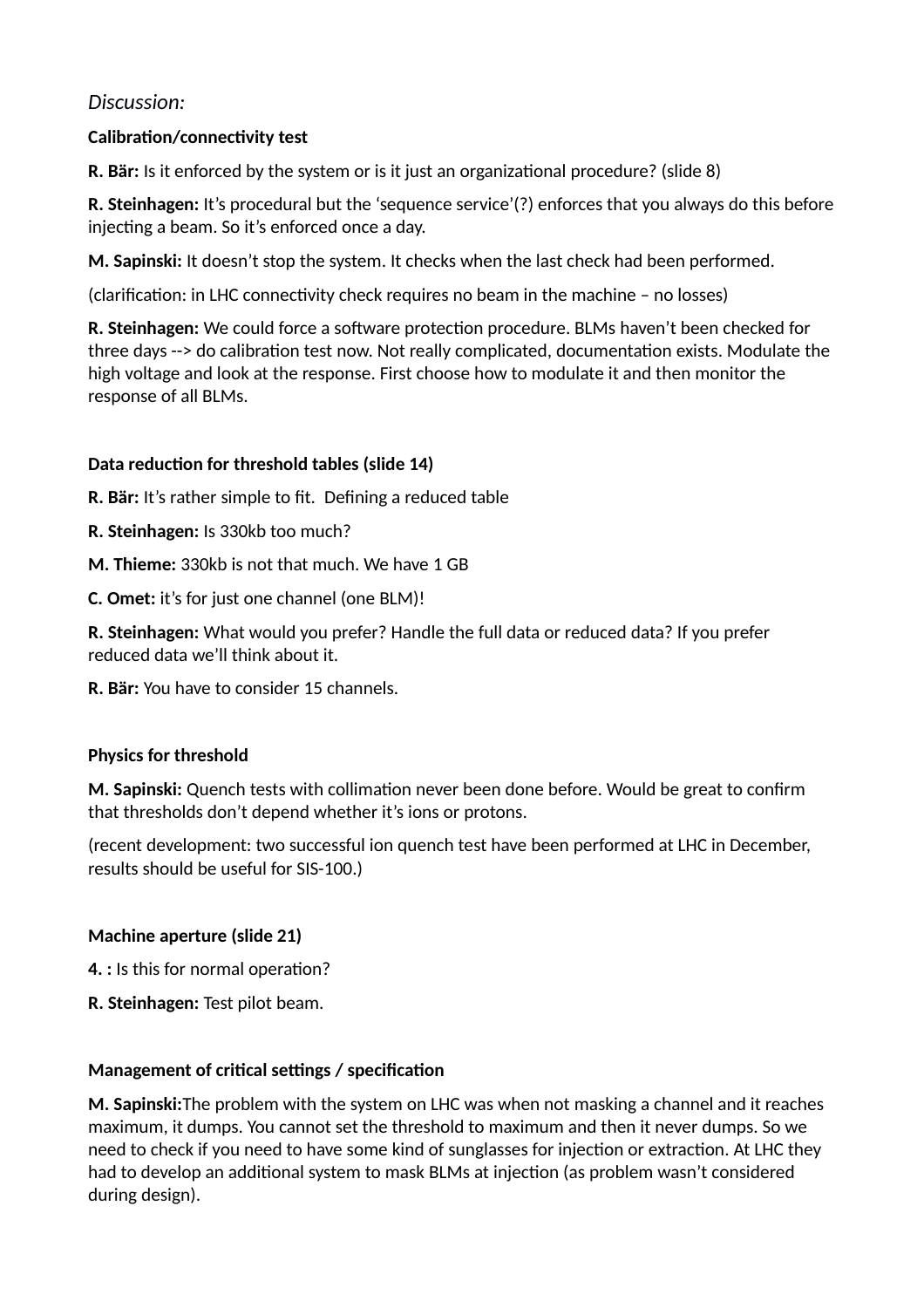**R. Steinhagen:** If we set threshold table to the maximum value... *(not fully understood)*

(clarification: setting the threshold to electronic maximum would mask the channel. In LHC this solution was considered not safe, but for SIS-100 that is not critical)

**M. Sapinski:** That could be another solution. It should be discussed at the design phase (not later)

**R. Steinhagen:** We could code something like: if 0, than ignore the beam loss data.

**M. Sapinski:** At some point you have millions of numbers and you want to check if they make sense. You'll probably run some statistical tests. So when you set something to 0 (it could cause trouble for those tests). It's still possible but it may complicate these kind of tests.

**R. Steinhagen:** We have to add some sort of masking...

**M. Sapinski:** E.g. some kind of flag that masks BLMs at a given time of the cycle.

**R. Bär:** 2^30 is the maximum count rate

**R. Steinhagen:** I don't want to add another field. If you want to store it somehow that would be at least a byte. That would be 500-600 kB (instead of 330kB). We won't reach the 32 bit value.

**R. Bär:** What is the maximum count rate?

**R. Steinhagen:** 2 Mhz

**M. Sapinski:** The issue with 4 bytes per threshold is that the comparison in electronics is performed with count (not numbers). For very long integration times – 10 seconds - we have a lot of counts.

**R. Steinhagen:** Let's say one second

**R. Bär:** 10^7 is the maximum frequency (10MHz), in 10 seconds it's 10^8. So if we use 32 bit register, so it should be no problem to check the count

**C. Omet:** We haven't specified what the longest extraction could be. 10 seconds seems to be a practical consideration but we are currently not limited to 10 seconds. It could be also 100 seconds

**D. Ondreka:** It's even in the range of the specification in the parameter table for CBM

**R. Bär:** Maximum is 4\*10^9. So even 100 seconds would work.

**R. Steinhagen:** We have a fast-cycling machine, we have a lot of cooling power – the difference of whatever threshold this is – one, 10 or 100 seconds is probably negligible

**M. Sapinski:** 4 bytes is okay for fast losses, for very long cycles it's optimistic

**R. Bär:** We should consider much higher cycle periods than we consider in the definition of the threshold band

**C. Omet**: It's not a real issue. When there is an extraction time of 100 seconds and is a technical restriction we'll just produce another cycle with less intensity to get the same rate on the detectors. So there is no reason to make it much longer.

**P. Schuett:** In storage ring beams are there for a longer time

**R. Steinhagen:** When it's okay for some time it's okay for 100 or more seconds. Use 4 bytes everywhere in order to simplify FPGA design...

**D. Ondreka:** You have to decide many of these (*not fully understood)*. Operators must be able to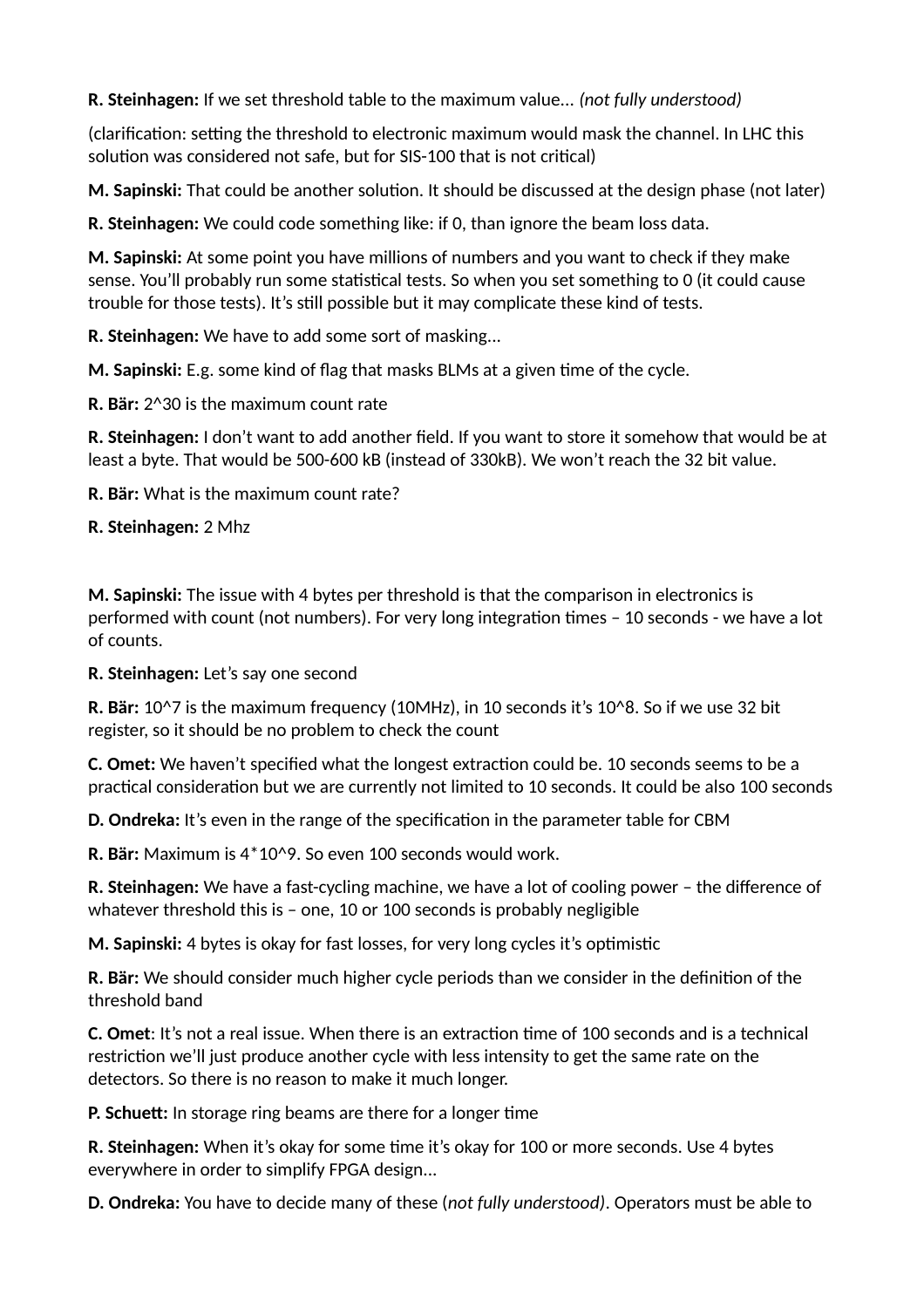handle this. You have manage several time scales when you actually need just two. You don't have to do a comparison on all of them. It must be defined.

**R. Bär:** It's absolutely impossible to handle all those 7 channels. Automatisms are needed.

**R. Steinhagen:** The operator would never set the threshold table by hand. The system would give the number of losses.

**C. Omet:** It has to be robust. When the BLM measures e.g. 0 count and you are imposed to save 30% on it. When it measures one count you'll get an interlock. This shouldn't happen!

**R. Steinhagen:** That's the purpose of injecting 10 pA like at CERN. It's ensures that you always get counts.

**C. Omet:** It's possible to check if the device still responds – isn't it? Check for broken cables is a must.

**R. Steinhagen:** This is mainly an additional exploitation on how to use the BLMs and how to incorporate them over the control system.

**C: Omet:** There are some scenarios in SIS100 were we don't have anything to measure directly – unknown losses, beam instabilities. We can easily produce a SIS 18 beam that has energies and intensities which lead to damage. The system is essential. This is the situation on day one. We don't have to wait ten years until we get these intensities. We just inject 4 beams of SIS18 and we are there. Somehow the system should be capable of dealing with it.

**R. Bär:** Next step – we need to produce a functional requirement

**A. Reiter:** You have to interlock that anyone has access to the BLMs. Anyone could log into a step motor...

**R. Steinhagen:** This is management of critical settings. It's done in LSA and RBAC. Must be done in top down approach.

**A. Reiter:** You don't know all the available software that that has access to the hardware

**R. Steinhagen:** Not a good idea to introduce backdoors without telling operators

**R. Bär:** Presently full of back doors unless there are no front doors...

**A. Reiter:** All kind of problematic devices could be put into the beam line

**C. Omet:** Setting a power converter to local mode is also a no-go for high intensity operation. Cannot be done anymore.

**R. Bär:** When you physical access, you can always change settings but there is a security mechanism.

There is a consensus. We have accelerator mode, beam modes which can be used to ensure that only allowed actions are performed. Implementation hasn't been done so far but should be doable.

**R. Steinhagen:** It's a critical setting that must be monitored. It must be defined who is allowed to change it and when. Change must be communicated to the control system. LSA must be the only place where it can be changed.

**R. Bär:** We need to implement RBAC into our systems. The range may set in high-intensity depends on the user and the mode. In high-intensity mode certain settings may not be set by the operator at all.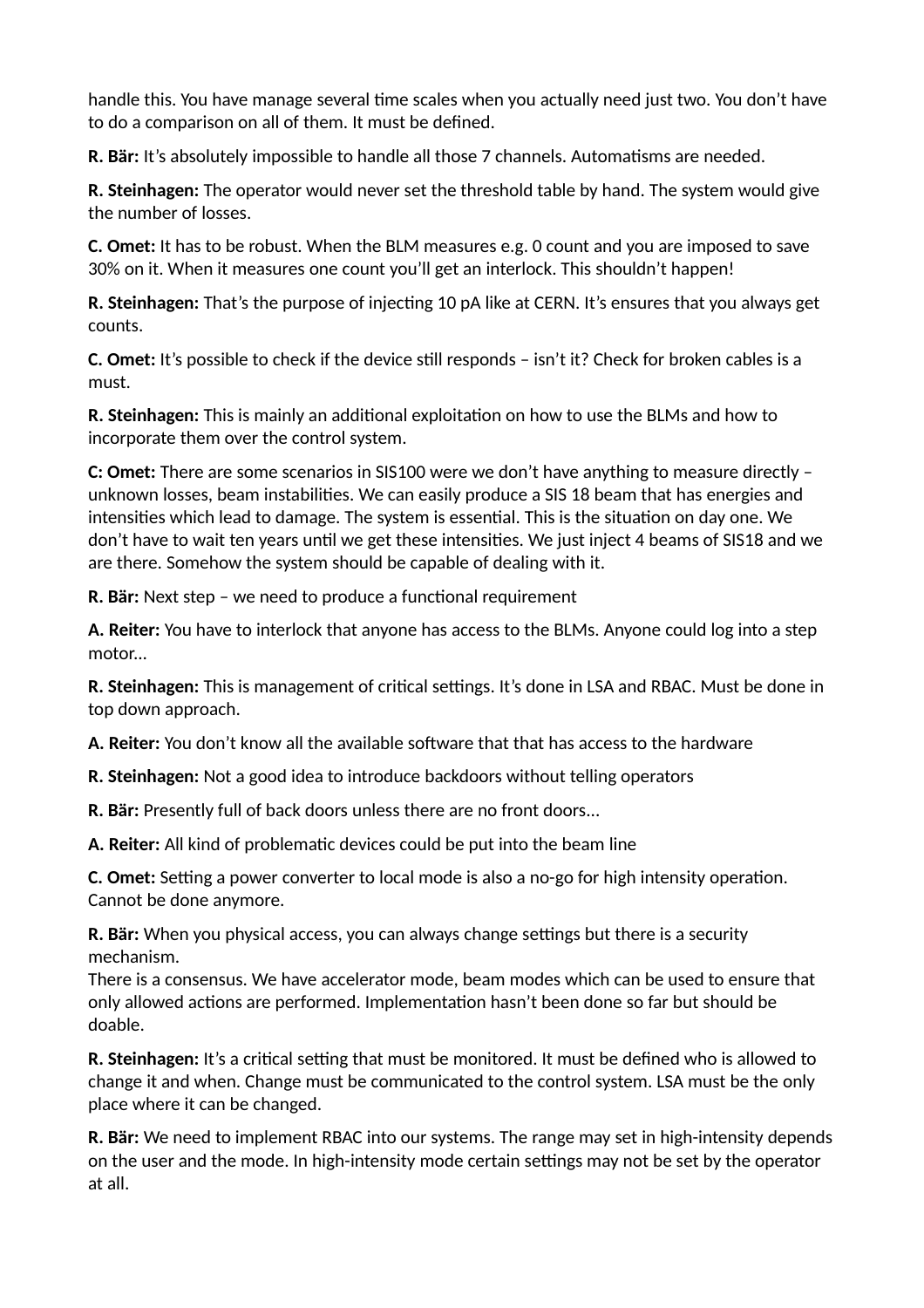**R. Steinhagen:** LSA and FESA are already aware of these mechanisms – disabled for the time being.

**A. Reiter**: It's similar to Heidelberg. When the therapy control system takes over you are an observer. Already done in the past, must be done again.

**R. Bär:** Issues must be considered in upcoming functional specification. Before 2020 there are opportunities to test if before in existing machines; e.g. SIS18

**A: Reiter:** To perform these tests many things like scintillators can be used

**C. Omet:** Various equipment could be used for such tests

**R. Steinhagen:** Range factors must be the same for a measurement across the facility

**C. Omet:** Factor can be changed in between as long as its transparent to the underlying algorithm and the factor is known

**R. Bär:** Next step is to write a functional specification, define interfaces, define way system is to be used. Who'll write it?

**R: Steinhagen:** Use CERN spec as a base for a quick spec. Includes low level definitions for the hardware, then software on top

**R. Bär:** Software handles thresholds, must be defined early

**R. Steinhagen:** Software was actually referring to 'Management of critical settings' and other stuff which can be done later

#### **System sensitivity and dynamic range**

#### **M. Sapinski:** *(no fully understood)*

(if I remember well I was worried about the maximum current which can be measured using GSI CFC, which is about 20x less than in case of LHC .)

**A. Reiter:** There are three ranges. Big problem is move from a system that observes losses to a system that is supposed to fulfill some safety features.

Who is now in charge of switching ranges? When you go from 100 nA to 10µA in range – you count nothing. Direct implication on using the system. This is a lot more critical. This has to be waterproof otherwise you can have the best automated system to deliver the thresholds but fool yourself.

**C. Omet:** Similar problem also for other devices like beam transformer or BPMs. There can be parts where we set the gain that satisfies injection but not extraction.

**A: Reiter:** We have to break it down to the hardware scenario and to the operational scenario. This is the main effort.

**R. Steinhagen:** It's not that complicated. There might be different ranges and different location where we expect low and high losses... *(not fully understood)*

**M. Sapinski:** Do we need to monitor injection losses?

**R. Steinhagen:** It's not critical but it's useful to monitor them. If we know that we have 3% losses at injection but cycle gets 10%. I want to get a warning or even a dump to tell the operator that something is severely different which we didn't understand.

**R. Bär:** There is a limit that's around 20 Mhz. Would require different hardware.

**A. Reiter:** 5hz when there is no signal *(not fully understood)..* enough to see it's alive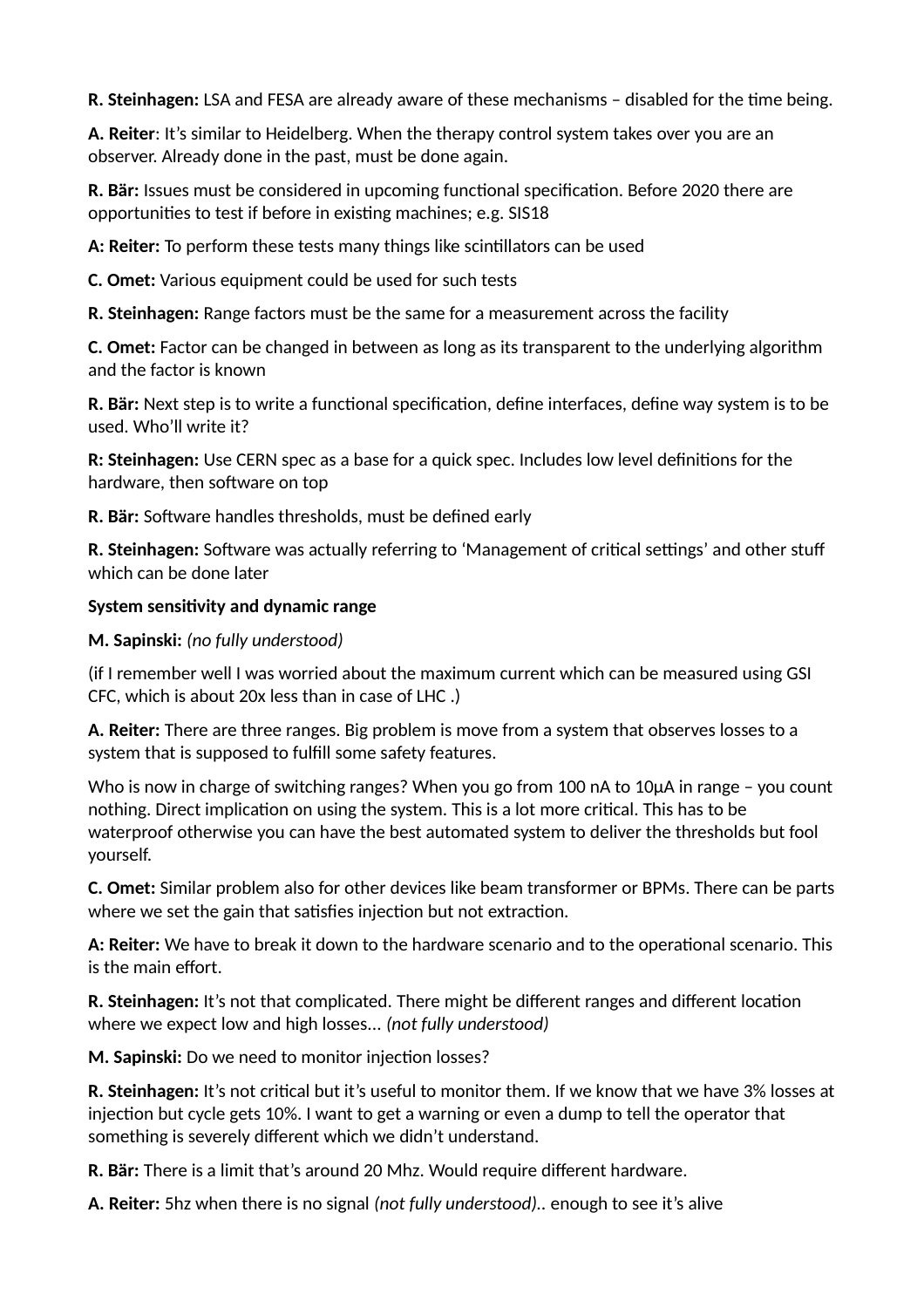- **C. Omet:** Could that happen when disconnecting a cable (dark current)?
- **A. Reiter:** Design for sensitivity...must be installed properly

#### **Funds**

- **R. Bear:** All BLMs funded?
- **C. Omet:** Yes, but only the detectors
- **R. Steinhagen:** Current to frequency converter not funded?
- **R. Bär:** How much is it?
- **A. Reiter:** 2000€ per piece (200x)
- **C. Omet:** Part of SIS100 budget -> fine. 200 BLMs means 200 readouts. Decision by P. Spiller
- **D. Ondreka:** Aware that costs are doubled?
- **R. Steinhagen:** Budget available for threshold comparison

**R. Bear:** Everything directly related to machine protection --> there is a budget. Cross-funding possible in limited way.

**A: Reiter:** Applies to transformer hardware?

**R. Bear:** If it's directly related to machine protection is worth discussing. Project-leader decision.

# **Redundant systems?**

**D: Ondreka:** Are BLMs only electronic for counting or is there a separate electronics (directed to LOBI)?

**A. Reiter:** Counting all detectors – same as now in SIS18

**C. Omet:** Shouldn't do it two times

**A. Reiter:** Current system does standard things, not a safety system. Various things can be integrated into the system, can do all kind of conversions. Advantage is that frequencies can be transported over long distance

- **D. Ondreka:** Only one big scalar system for whole FAIR?
- **R. Steinhagen:** Magnet/current supervision done by SCU
- **R. Bear:** background data acquisition, for post mortem, ...
- **D. Ondreka:** Easiest to use system to record frequencies along with BLM signals
- **R. Bear:** There were no other systems available
- **C. Omet:** LSA can get data from different sources
- **A: Reiter:** Intended as general system where people can host their things

**R. Bear:** Multi-purpose measurement system. Monitor all systems that we interfere (power supplies, RF systems. ...). SCU is doing continuous background data acquisition on all these systems

**C. Omet:** When data can be combined done similar to the way in ATLAS no second system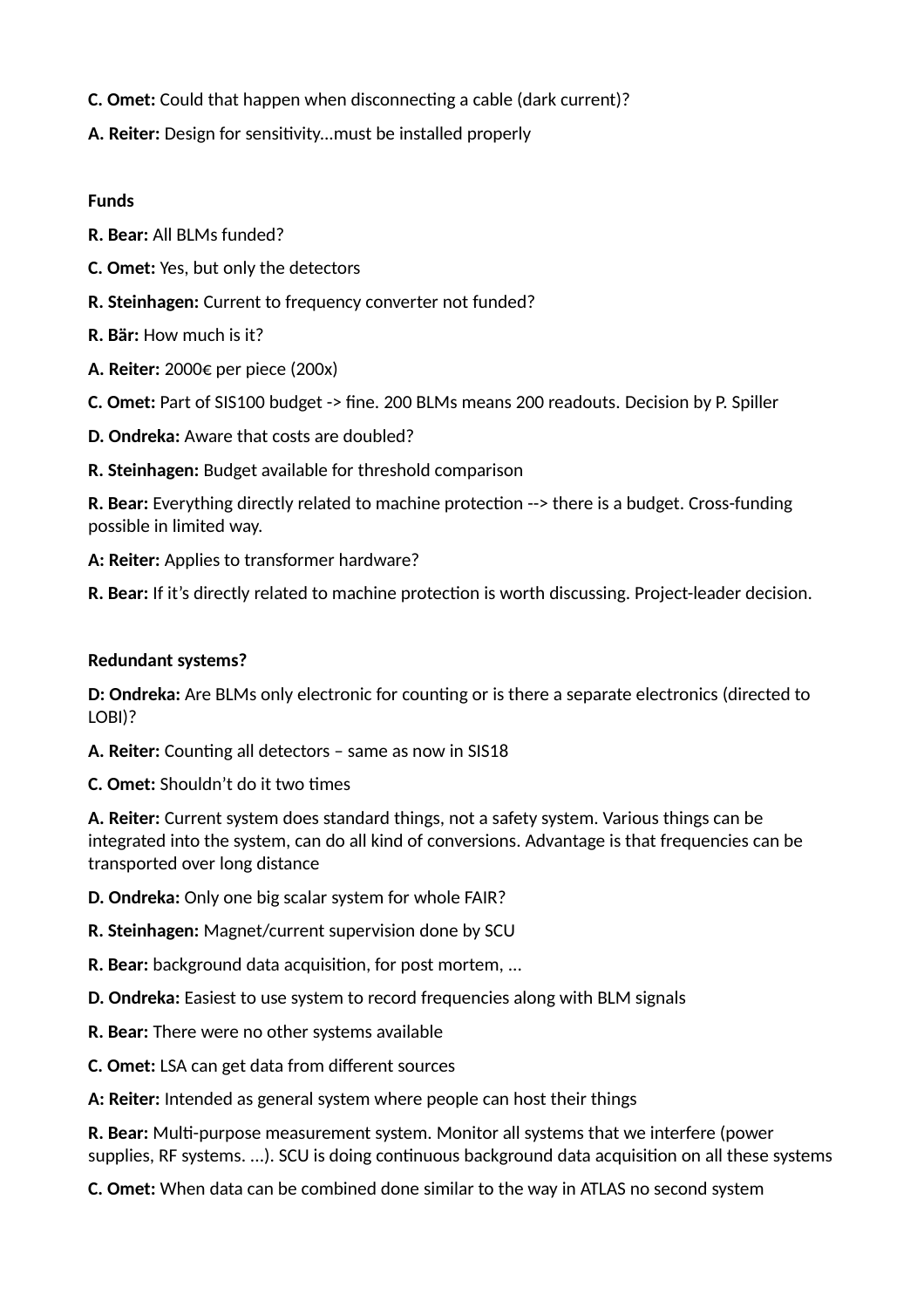required.

**R. Bear:** Automatically integrated in all power supplies. Signal directly taken from source. Inherent in system design.

**D. Ondreka:** It will be timestamped and time-correlatable with other values

**R. Bear:** Yes, really high-precision time stamp. Makes data available to clients. Any client like an oscilloscope or an application can subscribe to any signal like any dipole or frequency. Like some kind of distributed oscilloscope. Overlap should be discussed.

**A. Reiter:** Measurements has nothing do with each other

**D. Ondreka:** Should be discussed. Operator will ask which system to use

**R. Bear:** Should we benchmark the two systems? (--> no)

**C. Omet:** No time and money for redundant systems

**D. Ondreka:** True that you can transfer frequencies over long distances but cables are still required. Acquiring them at the source and digitize them --> can be send anywhere. For the scalar systems you would need a lot of cables.

**R. Bear:** Systems should work complimentary. All devices must be monitored anyway. Most instrumentation systems are not interfaced. Combining both system and providing harmonized view when publishing the data.

Availability of BLM data is a by-product. Could be used for operation.

**D. Ondreka:** Ensure there is no separate program acquiring BLM signals where you can arbitrary switching the gains while the system is being used in machine protection

**R. Steinhagen:** Other cross-links exist

**R. Bär:** There is system done by CSCO. BI system basically does the same at the end of the cycle. Makes sense to do both?

**C. Omet:** Doesn't make sense to build both. Make sure we are not losing an essentially needed functionality when not doing both. Must be discussed. At the end data acquisition should be done in one system. One sensor, one system. Saves time.

#### **Other subjects:**

**S. Petri:** *Question not understood*

**R. Steinhagen:** For the timing ionization chambers only used in SIS18 (less critical)/SIS100. Losses at the extraction septa/electrostatic wire, interesting to have BLMs/similar at the target

When lost rate deviates from programmed, you'll get a feedback

**S. Petri:** Issue with intensity, trying to put it outside. That means radiation, target is activated *(not fully understood)*

**C. Omet:** 10% beam loss for slow extraction, BLMs have to cope with it, quite high activation

**D. Ondreka:** Motion of the beam dangerous at primary target.

**S. Petri:** *Question not understood*

**R. Steinhagen:** Part of machine experiment interface – to tell there is dangerously more intensity than acceptable